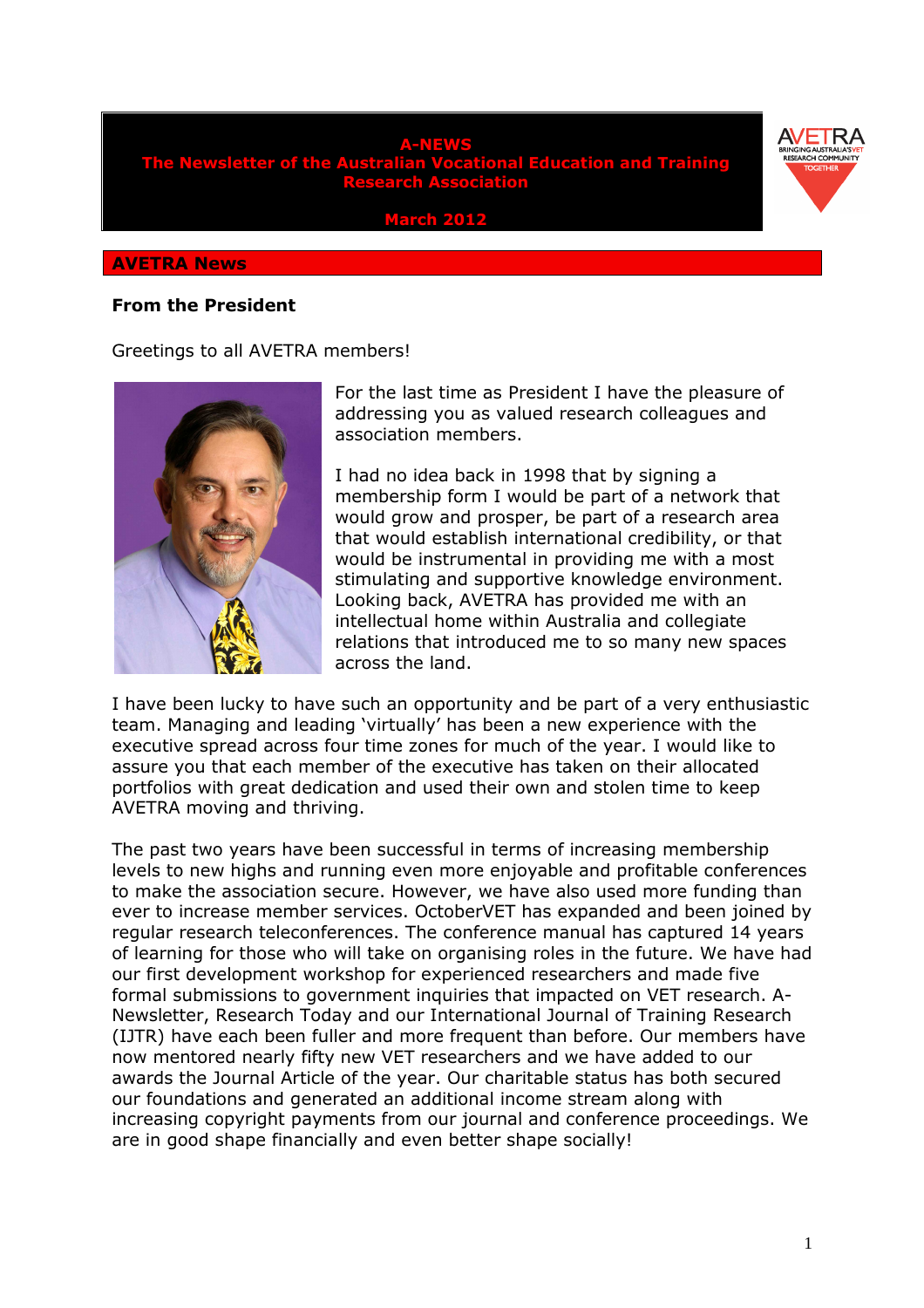On a personal note, the past two years have been very exciting and without doubt a highlight of my working life. While paid work was often a challenge, the regular contact with the executive members as they tackled an ever-expanding AVETRA business portfolio made the association live, and it has been a true pleasure for me. I have felt I was part of a vibrant network of professionals and making a worthwhile contribution and I would encourage you to think about taking a role in the association in the future.

It is your association and it binds across this great continent and keeps alive a research area we each have been drawn to and believe in – now, that is worth working for. AVETRA needs you – and some more of your colleagues!

*Llandis Barratt-Pugh President of AVETRA, Edith Cowan University, March 2012.* 

### **AVETRA Member News**

## **Professor John Stevenson - Vale**

Early this year we learnt of the sad loss of Professor John Stevenson, a prominent VET researcher at Griffith University and a long term AVETRA member. He was the founding editor of the Australian and New Zealand Journal of Vocational Education Research, which was published by NCVER from 1993 through to 2002.

Professor Stevenson was recognised for his contributions to cognitive psychology with a particular focus on information processing theory and gave a new insight to learning in the workplace. His long list of publications in the field of adult education and learning, focusing mainly on adaptability and the nature of learning environments to respond to a changing world, are examples that demonstrate his commitment to quality research.

Through his leadership as the foundation Chair in Adult and Vocational Education, and the Director of the Centre for Skill Formation, Research and Development he brought many leading national and international researchers together to collaborate and engage in conversations, debates and research in adult and vocational education. Professor Stevenson established the Centre for Learning Research and laid the foundations for the current Griffith Institute for Educational Research.

Professor Stevenson is sadly missed by Griffith University as well as the wider VET community.

*Sarojni Choy, Griffith University*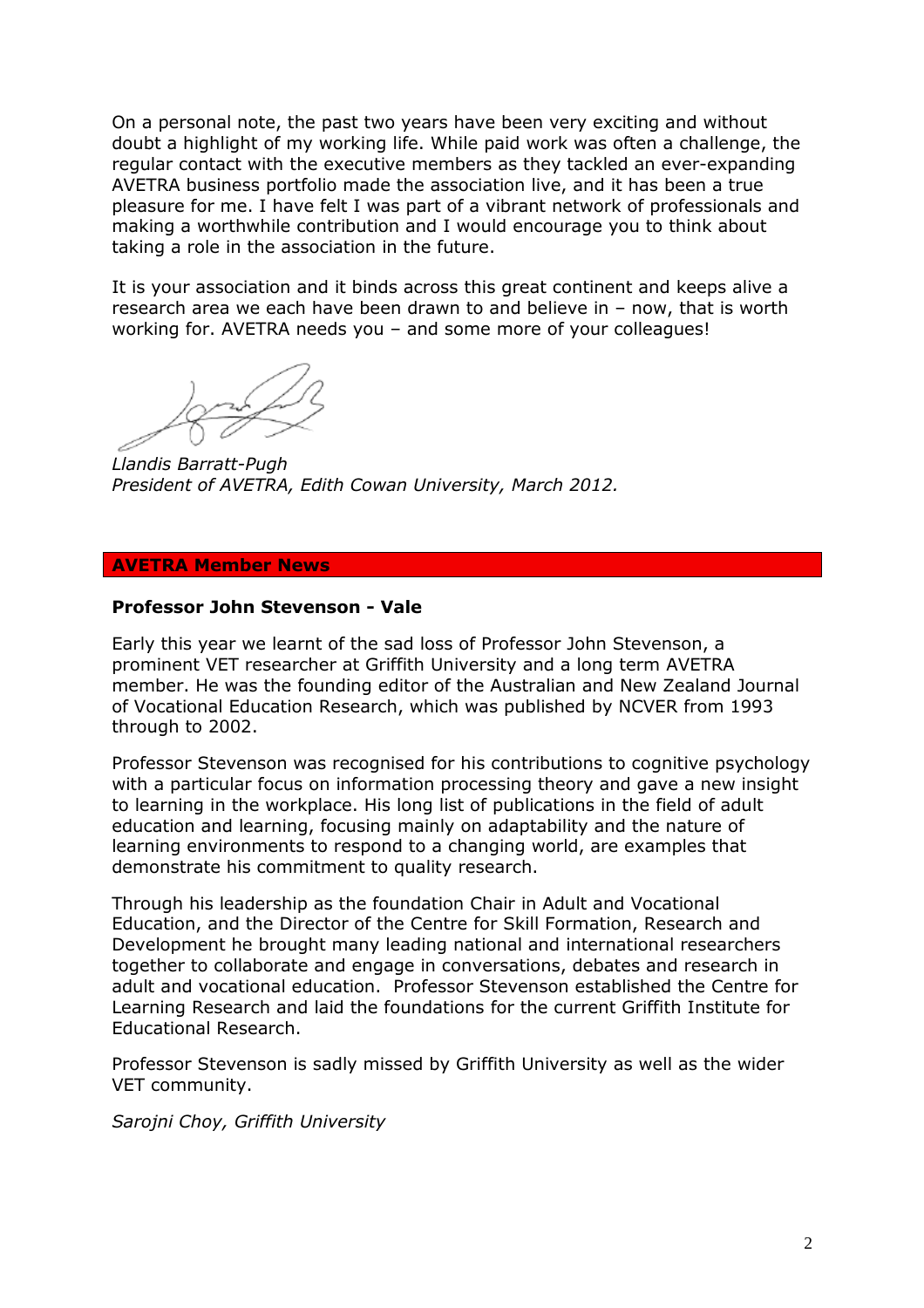# **AVETRA members selected for prominent national working groups**

AVETRA is proud to learn that Professor Stephen Billett is a member of the Education and Human Society Research Evaluation Committee (REC) for the 2012 round of the Excellence in Research for Australia (ERA) initiative. Similarly Professor Victor Callan is a member for Business. Congratulations to both AVETRA members on this major achievement!

*Sarojni Choy, Griffith University*

#### **Research and VET News**

### **A MINUTE WITH Erica Smith**



**I first got interested in VET research** when I was working as a TAFE teacher in the late 1980s and early 1990s. I taught unemployed young people on labour market programs, and taught communication skills to pre-apprentices and apprentices. I began to wonder about work placements as I found that our labour market students often faltered when undertaking them. In a previous career as a human resource manager in the retail industry, I had hosted school students on work placements, so I had experience from both sides

of the issue. So I decided to research the topic.

**Two people who inspired me most to conduct research -** Richard Sweet was, at that time, kind enough to talk to me about work placements and to offer me contacts in the 'TRAC' program when I approached him, so that I could build a small research project. TRAC was the forerunner of VET in schools. When I took an academic appointment at Charles Sturt University, where I began as a part-time Associate Lecturer, Doug Hill provided me with great encouragement, finding me a source of funding for a quasi-research project and encouraging me to publish from my TRAC research. As a beginning researcher (at the age of 40 in my first academic appointment), I found it amazing that these senior people were kind enough to help me on my way, and took my ideas seriously. Both people have continued to help me over the years. I know I am not allowed to nominate three people, but I do remember Stephen Billett chairing the session at which I delivered my first conference paper with great sensitivity, making me a bit less scared than I otherwise would have been.

**The areas of VET research that interest me most** was my PhD, which was completed in 2000, and was on young people's learning from their first year of full-time work. What I learned from the young people led me into two major research areas: apprenticeships and traineeships; and students' part-time working. I have undertaken a series of projects on student part-time working and the way that this has altered the 'school-to-work transition'. In the area of apprenticeships and traineeships I am the co-chair of an international apprenticeship network called INAP (International Network on Innovative Apprenticeship). This group, managed from the University of Bremen, has grown enormously from a small base, and provides a wonderful opportunity for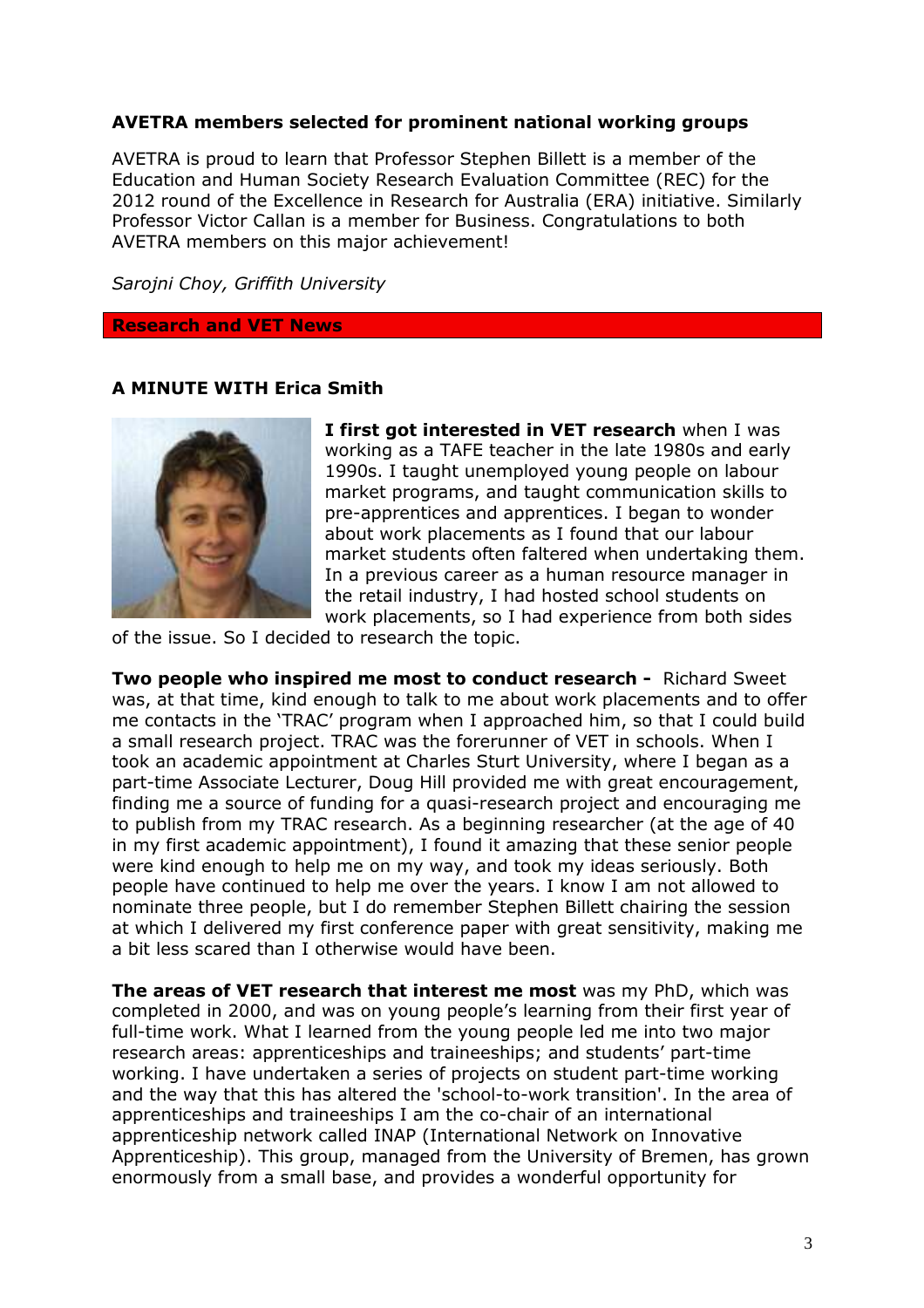researchers from many countries to share knowledge about apprenticeship policy and practices that benefits not only the scholarly field of knowledge but also policy and practice in their home countries.

My research in this area has greatly benefited from NCVER funding. My earlier research in competency-based training has converged with my other, later, research interests, so that I now undertake a lot of research relating to workers gaining qualifications through their jobs. I have also undertaken quite a bit of research in higher education. As the 'tertiary sector' has moved Higher Education and VET closer, this research has been increasingly valuable from a VET point of view, as well as being of interest to me in gaining a deeper understanding of my own field of practice.

**Research methodologies I use** - I don't have a particular methodological bias, but I probably use qualitative methods more than quantitative. I am not a statistical expert, so my quantitative work is basically confined to descriptive statistics. In most of my major, and sometimes minor, projects, I use both methods. The old saying that quantitative methods are used to find out what is happening, and qualitative to find out why, rings very true to me. As I have become more experienced I find an increasing weight of obligation to try to represent people's experiences and viewpoints in an accurate and respectful manner. Since becoming an academic I have periods of 'return to (the VET) industry' as a State ITAB manager and an RTO manager, and these wonderful learning experiences have, I believe, added greatly to my research skills and insights.

**The most interesting piece of VET research I have conducted** - This is a tricky one! I find all of my research interesting. I love to get inside a company and talk to workers and managers about training. I also love talking to people operating at national policy level, as they have so many insights from their vast experience in so many settings. I am constantly surprised by people's generosity with their time and knowledge and their honesty as they talk. I often reflect on my previous projects where completely unexpected findings have overturned my pre-conceptions. Perhaps the piece of research from which I learned most was a mid-1990s national project that I managed, for the then Department of Education, Employment and Training (DEET), on the implementation of competency-based training. As a relatively green and junior person, goodness me did I learn quickly about VET politics! I also learned a great deal from the DEET contact person about how to manage a research project. I think he left DEET to go into horticulture; I am sure he is good at that too! I have benefited from many generous and talented research partners over the years.

**Currently I am working on -** I am currently managing two Linkage projects funded by the Australian Research Council. These projects are quite long-term; one lasts for three years and the other for two. I have industry partners for both projects, which I find terrific as it helps to keep the research grounded in what's useful and topical. The first examines the skill in jobs traditionally seen as unskilled or low-skilled. The second looks at the training offered by enterprise RTOs. These projects were both bubbling in my mind for years before I gained funding for them and are both areas in which I have a very strong interest, as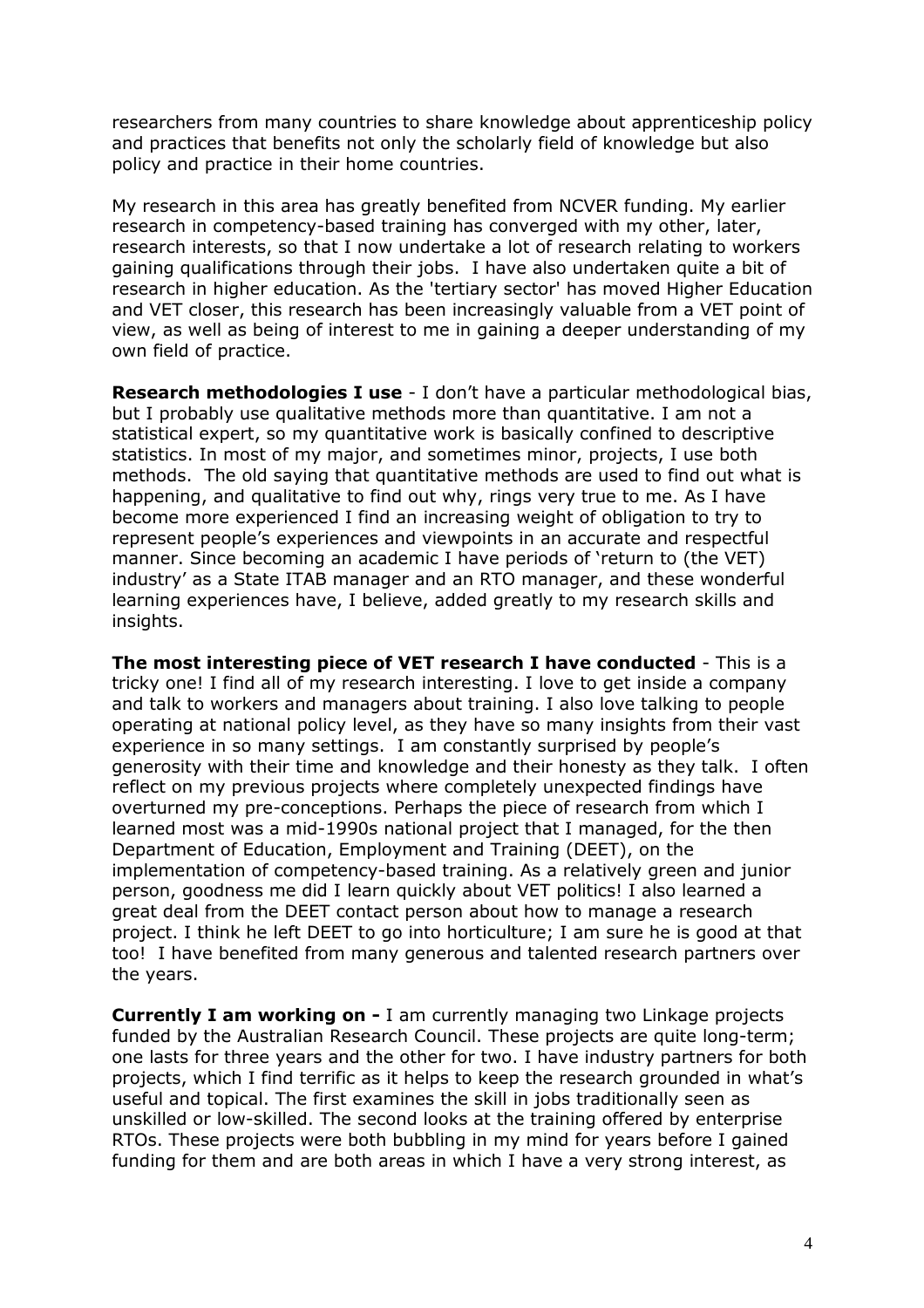both relate to the way in which training can improve people's life chances, as well as making an economic contribution.

Another research-related activity is a new 'PhD masterclass' for senior VET managers which I am managing at the University of Ballarat. I am very privileged to be working with nine highly experienced VET people who have decided to undertake doctorates, and the amount of expertise in the room at our first workshop recently was quite astounding.

*Each edition of AVETRA News will feature a special interview with a VET researcher. If you are interested in being featured or you know someone who might – please get in touch with either Sarojni Choy or Phil Loveder.* 

### **Conferences and other Events**

**15th Annual AVETRA Conference** *'The value and voice of VET research – for individuals, industry community and the nation'*  **Rydges Hotel, Capital Hill, Canberra, 12-13 April, 2012** 



The early bird registration for AVETRA 2012 has now been extended to **31st March 2012**!

Also, the Non Member One Day early bird registration fee has been **reduced to \$390**.

In addition to this, we are happy to provide organisations a group discount when sending 10 or more staff members to attend the AVETRA 2012 Conference for one day.

Don't forget to register for the Gala Dinner – it is one the highlights of the AVETRA Conference. The evening will be held in the beautiful Hall of the Australian National University. This is an evening of award presentations, good food, wine, networking and entertainment. This year we are happy to announce that Paul Martell will be the dinner entertainment. Paul is a multi-talented performer who adds impact to any occasion and who is guaranteed to entertain see - www.paulmartell.com.au

Further details, including the **AVETRA 2012 Registration Brochure** and provisional program, social events and accommodation options can all be found at: avetra.org.au/annual-conference



## **Training Providers Forum 2012, Burswood Entertainment Complex, Perth, 12-14 May, 2012**

The Training Providers Forum 2012 is a two day conference aimed at all those involved in workforce development and the delivery of training. The Forum program will include presentations with the latest information and workshops showcasing examples of good practice in training and workforce development.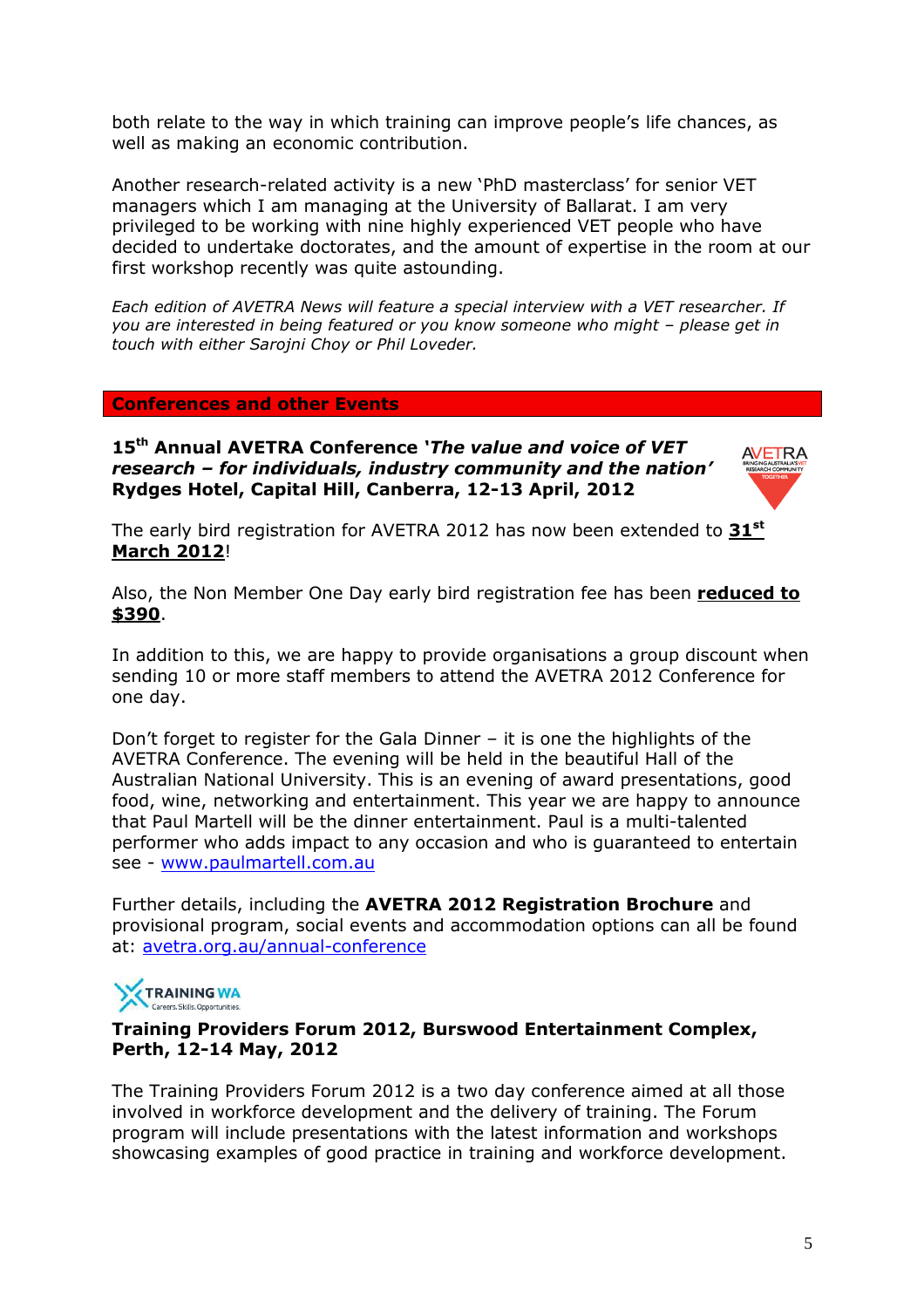There are two forum themes:

- Trends and key issues in workforce development and training
- Training pathways for learners

Latest Forum program and registration information is available from www.dtwd.wa.gov.au/training

# **3 rd World UNESCO Congress on Technical and Vocational Education and Training (TVET) in 14-16 May, 2012 in Shanghai, PRC**

China is planning the third World Congress on TVET for April, 2012. The previous congresses were in Melbourne, Australia and Seoul, Korea. More details available at: www.unevoc.unesco.org/archev.php?type=Events

# **Victorian TAFE Association State Conference 2012** '**TAFE - Leading Skills Enrichment', 17-18 May, 2012 , Hilton on the Park, East Melbourne**

The Association holds an annual conference for TAFE Board Directors, CEOs and senior managers. These conferences provide challenging and topical programs and speakers, and include open forum sessions that enable the Association to hear the views of its members and the effect key issues have on them. The conferences also provide an excellent opportunity for informal networking by TAFE Board Directors and senior management.

Further information at: www.vta.vic.edu.au/?Name=Events\_State\_Conference

# **World Federation of Colleges and Polytechnics – World Congress 2012: Driving the Global Economy, Halifax Nova Scotia, Canada 26-29 May, 2012**

The World Congress which is held every two years is a global networking opportunity for education and training leaders. This year's Congress will focus on:

- best practices in leadership and transformation
- pedagogy for a new global generation of learners
- quality assurance
- standards across borders
- inclusion of Indigenous and marginalized peoples

The World Congress is held once every two years. Don't miss this global networking event. The Congress program and online registration are available at: wfcp.org/2011/10/world-congress-2012-driving-the-global-economy

**The Canadian Association for the Study of Adult Education (CASAE) 31st Annual conference, Wilfred Laurier University/University of Waterloo, Ontario, Canada 28-30 May, 2012**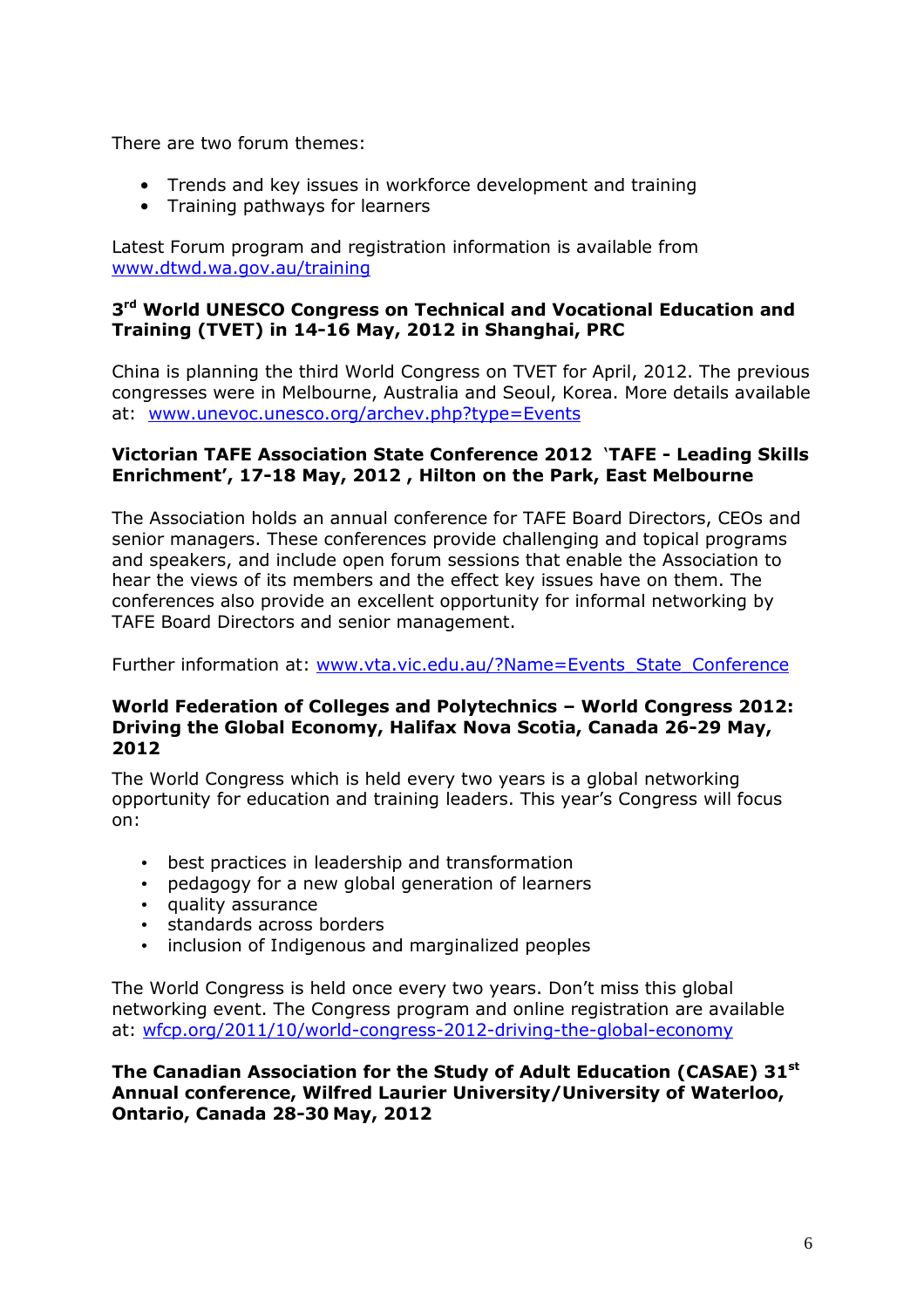The 2012 Conference of the Canadian Association for the Study of Adult Education (CASAE) is being hosted at Wilfred Laurier University and the University of Waterloo in Waterloo.

More information and a draft program are available at: www.casae-aceea.ca

# **2012 RC33 Eighth International Conference on Social Science Methodology, 9-13 July, 2012**

The RC33 Eighth International Social Science Methodology will be held in Sydney, Australia. The dates for the conference are 9 - 13 July, 2012. Details at http://www.acspri.org.au/conference2012





# **Adelaide, 11-13 July, 2012**

Co-hosted in 2012 with TAFE SA, the  $21<sup>st</sup>$  staging of NCVER's popular annual conference will be an opportunity to celebrate, collaborate and connect; and as it's their big anniversary, they plan to add some 'frills'.

Eminent international and national keynote speakers include Dr David Finegold, Senior Vice President for Lifelong Learning and Strategic Growth Initiatives at Rutgers, the State University of New Jersey.

The conference program will be staged at TAFE SA's Adelaide City Campus and Adelaide College of the Arts on Light Square in the heart of the Adelaide CBD. Special conference events will be held at other locations around Adelaide.

Further details at: www.nofrills.ncver.edu.au

# **TAFE Directors Australia (TDA) Annual Conference, Perth, 6-7 September, 2012**

The annual TDA conference will be held at the Perth Convention Centre this year and is the annual showcase for Australian TAFE institutes, providers of vocational education and training (VET) and higher education courses to thousands of Australian and overseas students.

Further details will become available at: www.tda.edu.au

# **Adapt International Conference on Productivity, Investment in Human Capital and the Challenge of Youth Employment, Bergamo Italy, 16 – 19 October, 2012**

The conference aims to contribute to the current debate around tackling the youth unemployment problem through a more comprehensive approach and an interdisciplinary and comparative framework.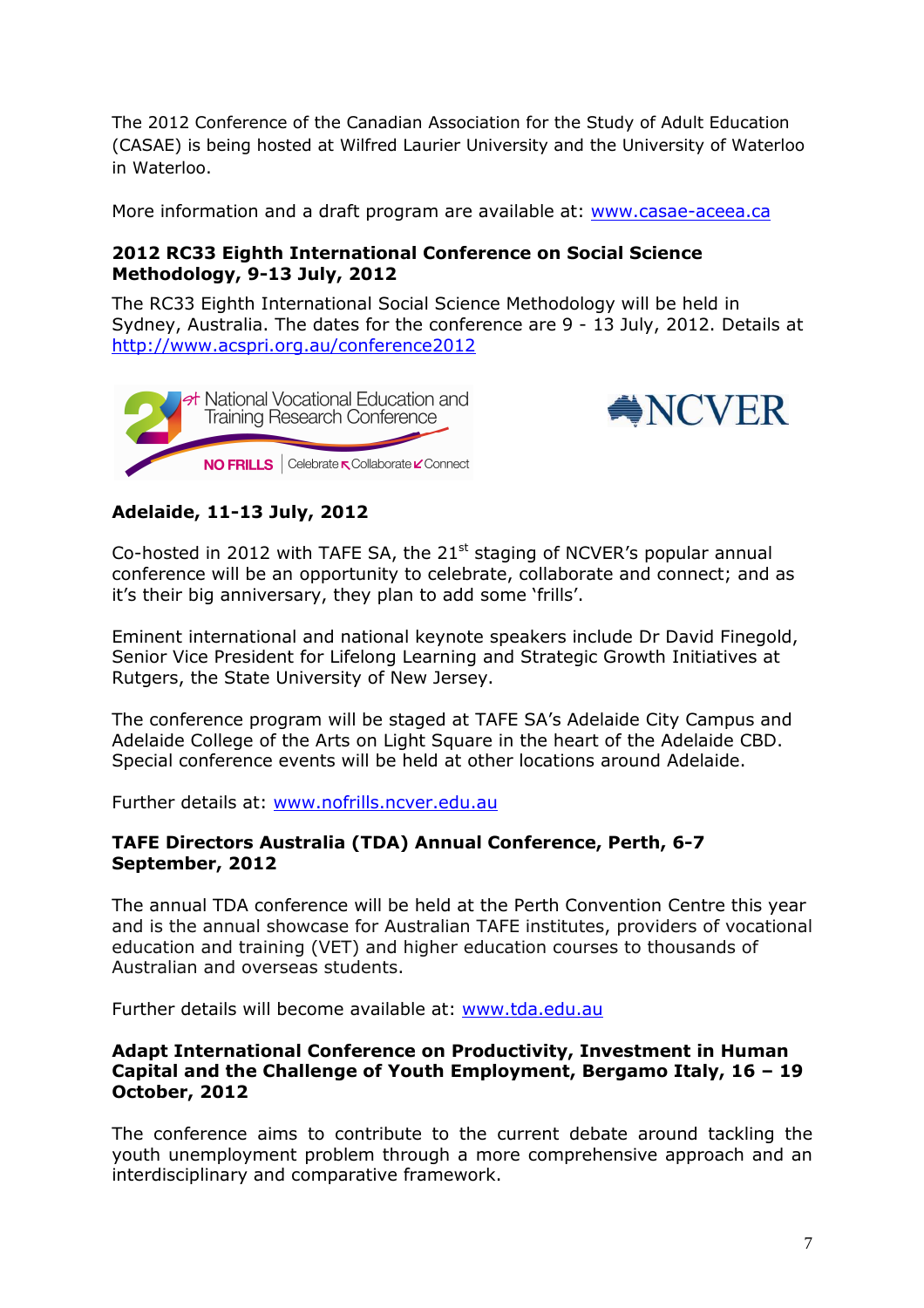In particular, papers dealing with the following topics are welcome:

- Education and school-to-work transition: to understand the role of educational systems, apprenticeships and traineeships and other educational tools for youth employability.
- Industrial Relations: to analyze how collective bargaining could ease the integration of young people in the labour markets.
- Labour market institutions: to stress to what extent employment protection legislations, tax systems, unemployment benefits and labour market policies (among others) affect youth employment outcomes.
- Demographics and welfare system: to examine to what extent the ageing of the workforce affects the current and future youth population in terms of labour market conditions, access to training and pension systems.

Those intending to participate should submit an abstract (max 1500 words) by 1<sup>st</sup> June to **info@adapt.it** Adapt Scientific Committee will select up to 10 papers and the winners will be granted reimbursement of travel (up to 300€ for EU citizens and up to 800€ for non-EU citizens) and hospitality costs for the days of the conference. The list of accepted abstracts will be published online on or after 1st July 2012.

For information about the submission of papers, please contact info@adapt.it Full details relating to the Conference are to be posted on the ADAPT website www.adaptbullettin.eu

# **Research Learning and Work Centre (RWLC) – 8th International Conference on Researching Work and Learning, University of Stirling U.K. 19-22 June, 2013**

This international conference is concerned with such questions as: What knowledge, which actors, and what parts of the environment are most visible? What and who remains invisible? When do actors become aware of invisible infrastructures? And what research methods and analytical approaches can make the invisible visible?

With power and gender as cross-cutting themes, the conference will cover the following: a) Learning, Organizational Change and Organizational Development b) Professional Practice and Learning c) Leadership Studies in Work and Learning d) Labour and Trade Union Studies in Work and Learning e) Trans-nationalism, Migration, Work and Learning f) Community, learning and social innovation g) Learning Theory, Skills and Work h) Identity, Work and Learning i) Difference and diversity in workplace and learning j) Vocational Education, Labour Markets and Learning k) Policy Studies, Work and Learning l) Unpaid Work and Learning m) Historical studies of Work, Learning and Social Change.

The deadline for submission of abstracts is **1 October 2012**, and applicants will be notified of acceptance by 30 November 2012. Full details of how to submit proposals, along with further information are available at: www.stir.ac.uk/schools/education/researching-work-and-learning

If you have any queries, please contact RWL at: rwl2013@stir.ac.uk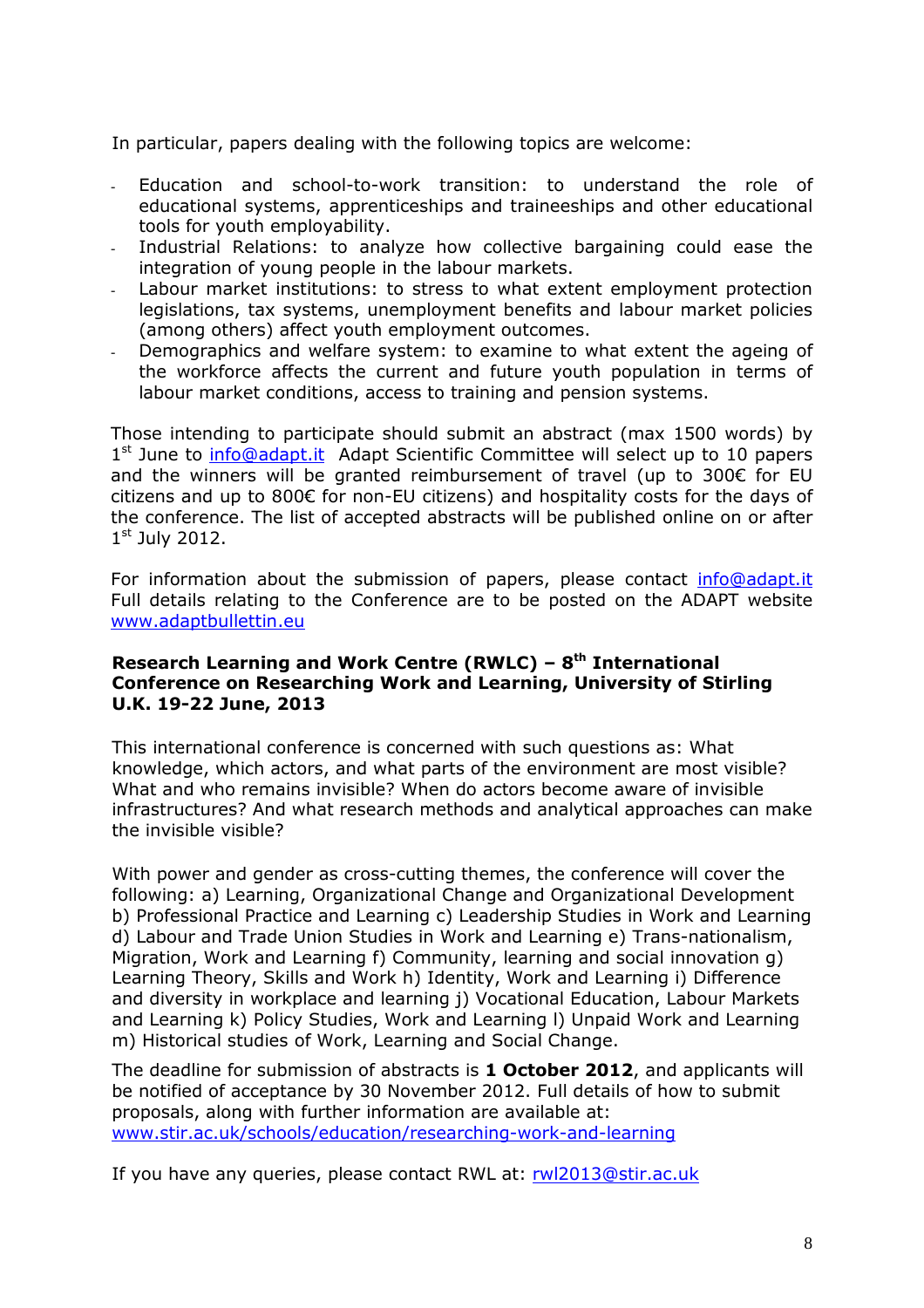### **Recent Publications**

### **Measuring work disincentives: taxes, benefits and the transition into employment, 2011, Michael Dockery, Rachel Ong and Gavin Wood, Perth, Centre for Labour Market Research.**

Disincentives to employment participation arising from the tax-benefit system have been a major concern for welfare reform. Data from the Household, Income and Labour Dynamics in Australia [HILDA] Survey are used to generate and test the robustness of three commonly used disincentive measures for nonworking Australians: effective marginal tax rates, replacement rates and participation tax rates. The results of transition models suggest financial disincentives as measured in the current period have a large effect on employment outcomes one year later, and the replacement rate is the preferred measure for modeling disincentives facing the unemployed. While attracting most attention in the welfare-to-work debate, effective marginal tax rates are found to be an inappropriate measure of work disincentives facing the nonemployed.

*We are always keen to highlight research being done by our members. If you would like to have a piece of research featured – please get in touch with either Sarojni Choy or Phil Loveder.* 

#### **About AVETRA**

AVETRA is the peak professional association for VET researchers. Its ability to be a sustainable and viable association depends on its membership. Members are urged to continue their membership and to encourage their colleagues to join AVETRA. AVETRA services include:

- An annual VET international research conference
- Two editions of *International Journal of Training Research per annum*
- The quarterly AVETRA e-newsletter with the latest news in the VET sector as well as VET research.
- The new *Research Today* publication twice a year.
- OctoberVET workshops organised by AVETRA members in centres as widely spread as Perth, Darwin, Townsville, Brisbane, Sydney, Melbourne and Adelaide.
- The AVETRA website with VET research links and information
- Awards for VET researchers including the joint award with TAFE Directors Australia, the Berwyn Clayton Award, The Ray Barker Award, and the AVETRA Best paper Award.

HELP AVETRA help VET research and join now if you are not a member. Full **\$160** (GST inclusive) and Student memberships **\$80.00** including GST are available.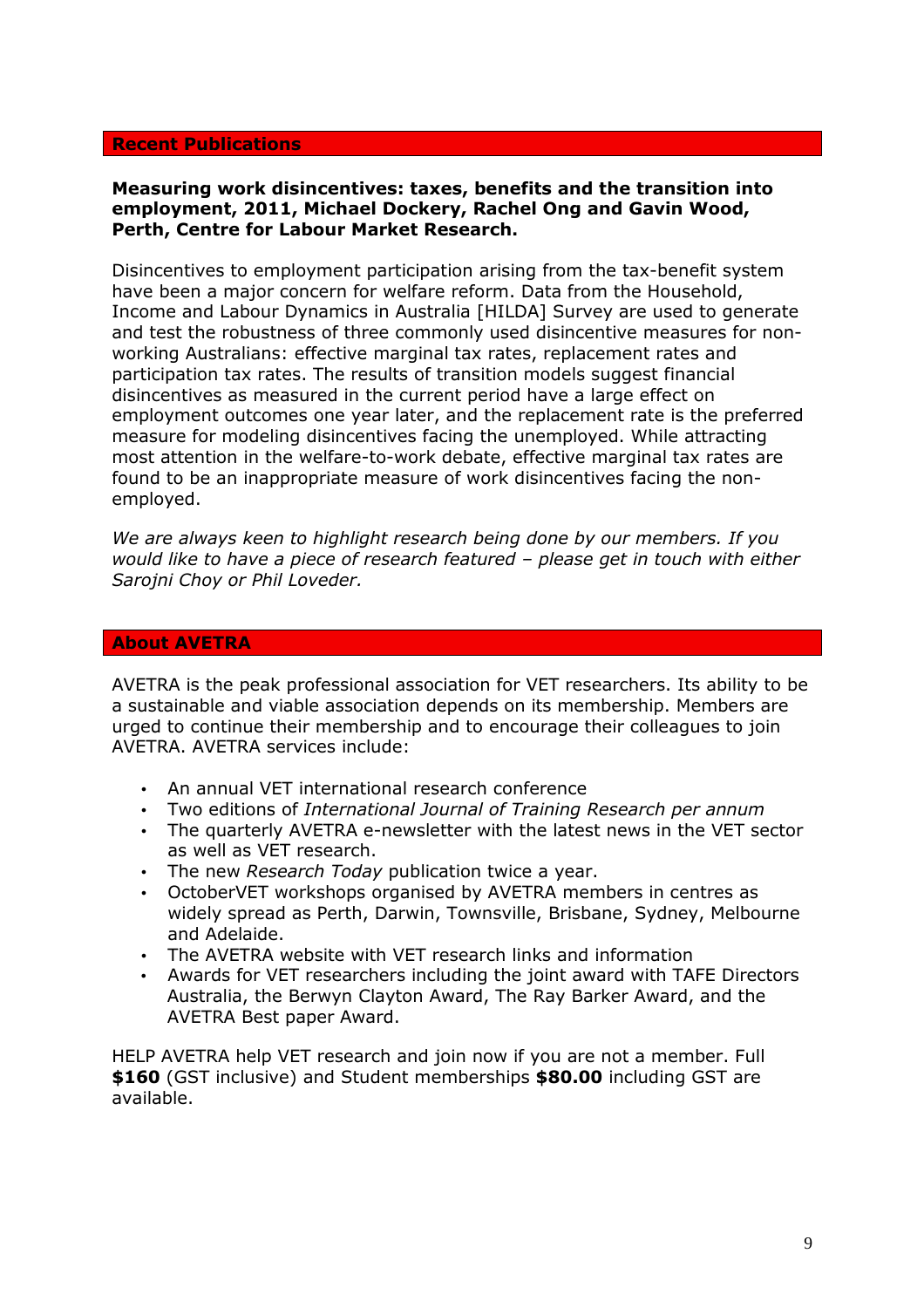# **AVETRA Executive team contacts**

| <b>President: Dr Llandis Barratt-Pugh</b>                                                                                                                                                                                                           | <b>Immediate Past President: Professor</b>                                                                                                                                                                             |
|-----------------------------------------------------------------------------------------------------------------------------------------------------------------------------------------------------------------------------------------------------|------------------------------------------------------------------------------------------------------------------------------------------------------------------------------------------------------------------------|
| Edith Cowan University                                                                                                                                                                                                                              | <b>Erica Smith</b>                                                                                                                                                                                                     |
| Pearson Street                                                                                                                                                                                                                                      | University of Ballarat                                                                                                                                                                                                 |
| CHURCHLANDS WA 6018                                                                                                                                                                                                                                 | Mt Helen Campus                                                                                                                                                                                                        |
| Ph: 0415 233 023                                                                                                                                                                                                                                    | PO Box 663                                                                                                                                                                                                             |
| I.barratt pugh@ecu.edu.au                                                                                                                                                                                                                           | <b>BALLARAT VIC 3353</b>                                                                                                                                                                                               |
|                                                                                                                                                                                                                                                     | Ph: +61 3 5327 9665<br>e.smith@ballarat.edu.au                                                                                                                                                                         |
| <b>Vice President: Dr Ruth Wallace</b>                                                                                                                                                                                                              | <b>Treasurer: Mr Kevin Heys</b>                                                                                                                                                                                        |
| Faculty Of Education Health & Science                                                                                                                                                                                                               | TAFE NSW - South Western Sydney                                                                                                                                                                                        |
| <b>Charles Darwin University</b>                                                                                                                                                                                                                    | Institute                                                                                                                                                                                                              |
| Ellengowan Drive                                                                                                                                                                                                                                    | Cnr Hoxton Park & Banks Roads                                                                                                                                                                                          |
| DARWIN NT 0909                                                                                                                                                                                                                                      | MILLER NSW 2168                                                                                                                                                                                                        |
| Ph: +61 8 8946 6390                                                                                                                                                                                                                                 | Ph: +61 2 9825 7322                                                                                                                                                                                                    |
| ruth.wallace@cdu.edu.au                                                                                                                                                                                                                             | kevin.heys@tafensw.edu.au                                                                                                                                                                                              |
| <b>Secretary: Dr Michele Simons</b>                                                                                                                                                                                                                 | <b>Professor Stephen Crump</b>                                                                                                                                                                                         |
| University of South Australia                                                                                                                                                                                                                       | University of Newcastle                                                                                                                                                                                                |
| Mawson Lakes Boulevard                                                                                                                                                                                                                              | <b>Central Coast Campuses</b>                                                                                                                                                                                          |
| <b>MAWSON LAKES SA 5095</b>                                                                                                                                                                                                                         | Ourimbah Campus                                                                                                                                                                                                        |
| Ph: +61 8 8302 6427                                                                                                                                                                                                                                 | Ph: +61 2 43 484007                                                                                                                                                                                                    |
| michele.simons@unisa.edu.au                                                                                                                                                                                                                         | stephen.crump@newcastle.edu.au                                                                                                                                                                                         |
| <b>Dr Alicia Boyle</b><br>Social Partnerships in Learning Research<br>Consortium<br>School of Education<br><b>Charles Darwin University</b><br>DARWIN NT 0909<br>Australia<br>Ph: +61 8 8946 7267<br>alicia.boyle@cdu.edu.au                        | <b>Dr Annette Foley (Membership</b><br>Secretary)<br>University of Ballarat<br>Mt Helen Campus<br>PO Box 663<br><b>BALLARAT VIC 3353</b><br>Ph: +61 3 5327 9764<br>a.foley@ballarat.edu.au                             |
| <b>Ms Berwyn Clayton</b><br>Victoria University<br>PO Box 14428<br>MELBOURNE Victoria 8001<br>Australia<br>Phone: +61 3 9919 7158<br>berwyn.clayton@vu.edu.au                                                                                       | <b>Assoc Professor Roslin Brennan-</b><br><b>Kemmis (Research Today)</b><br><b>Charles Sturt University</b><br>Locked Bag 588<br>Boorooma Street<br>WAGGA WAGGA NSW 2678<br>Ph: +61 2 6933 2441<br>rbrennan@csu.edu.au |
| Dr Sarojni Choy (Newsletter Co-<br>Editor)<br>School of Education and Professional<br><b>Studies</b><br>Griffith University<br>Mt Gravatt Campus<br>176 Messines Ridge Road<br>MT GRAVATT QLD 4122<br>Ph: +61 7 3735 1108<br>s.choy@griffith.edu.au | Mr Phil Loveder (Newsletter Co-<br>Editor)<br><b>NCVER</b><br>PO Box 8288<br>Station Arcade SA 5000<br>Ph: +61 8 8280 8665<br>phil.loveder@ncver.edu.au                                                                |